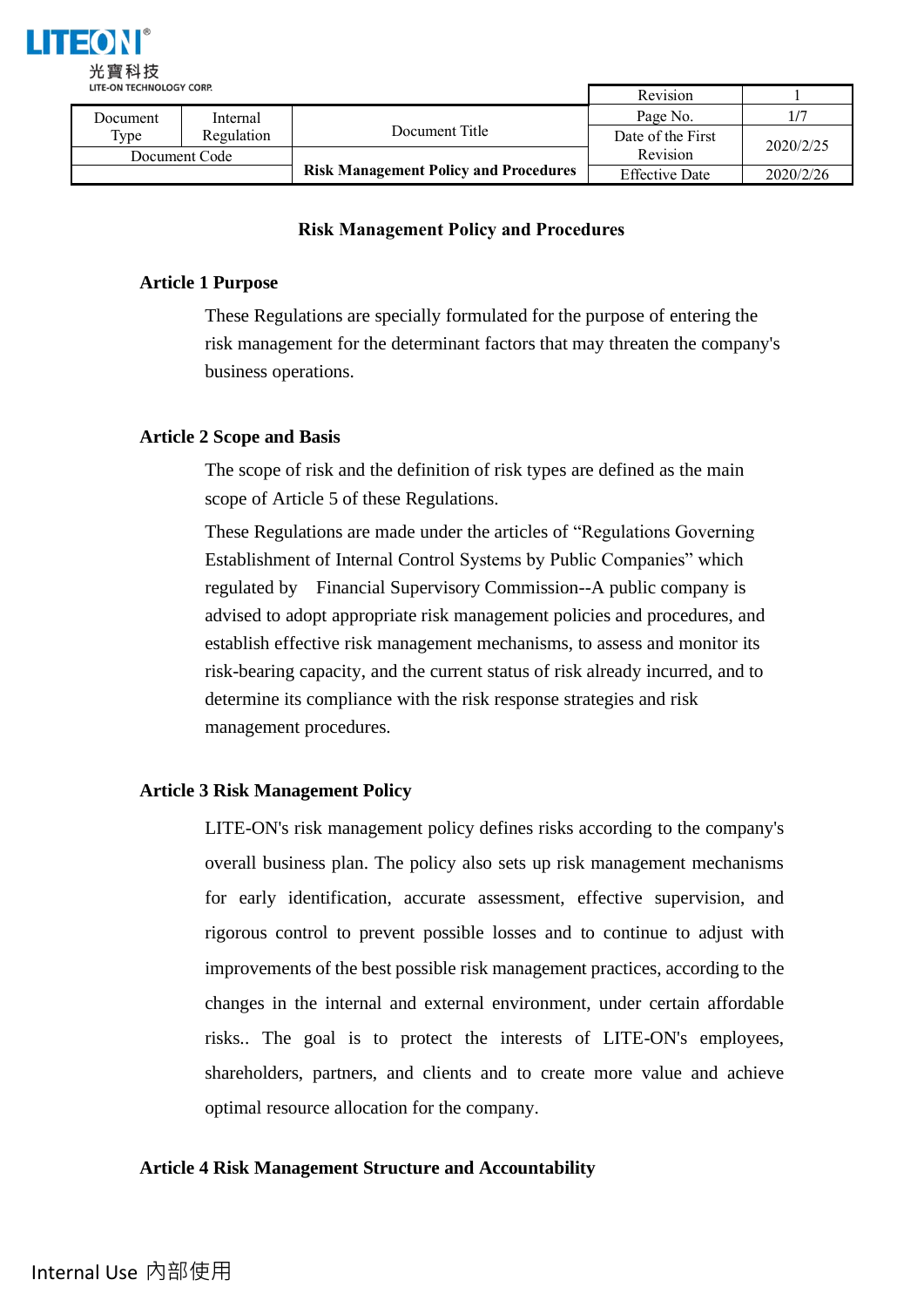

| LITE-UN TECHNOLOGY CORP. |            |                                              | Revision              |           |
|--------------------------|------------|----------------------------------------------|-----------------------|-----------|
| Document                 | Internal   |                                              | Page No.              | 217       |
| Type                     | Regulation | Document Title                               | Date of the First     | 2020/2/25 |
| Document Code            |            |                                              | Revision              |           |
|                          |            | <b>Risk Management Policy and Procedures</b> | <b>Effective Date</b> | 2020/2/26 |

- ⚫ Board of Directors: Board of Directors sits at the top of its risk management system. Its mission is to comply with the laws and regulations of the government and to implement and enforce the risk management of the company as a whole. The Board shall have a clear understanding the risks of company operation, maintain the validity of the risk management system, and take the ultimate responsibility for the performance of risk management.
- ⚫ Risk Management Subcommittee: The Corporate Sustainability Committee (CSR Committee) is a functional committee that LITE-ON places under the Board of Directors. Risk Management subcommittee is under the CSR Committee which is led by the head of the Operation Management Department. The Risk Management subcommittee is the unit responsible for conducting risk management and reporting results of risk management activities twice a year to the Corporate Sustainability Committee.
- ⚫ Internal Audit: As an independent department under the Board of Directors, which is responsible for the internal control and internal audit. Internal Audit shall submit an annual audit plan according to the risk assessment and report the implementation of the company's risk management to the Audit Committee every year.
- ⚫ Functional Units: Each functional unit supervisor has the responsibility of risk management, and is responsible for analyzing and monitoring the related risks within the functional unit to ensure that the risk control mechanism and procedures can be effectively implemented.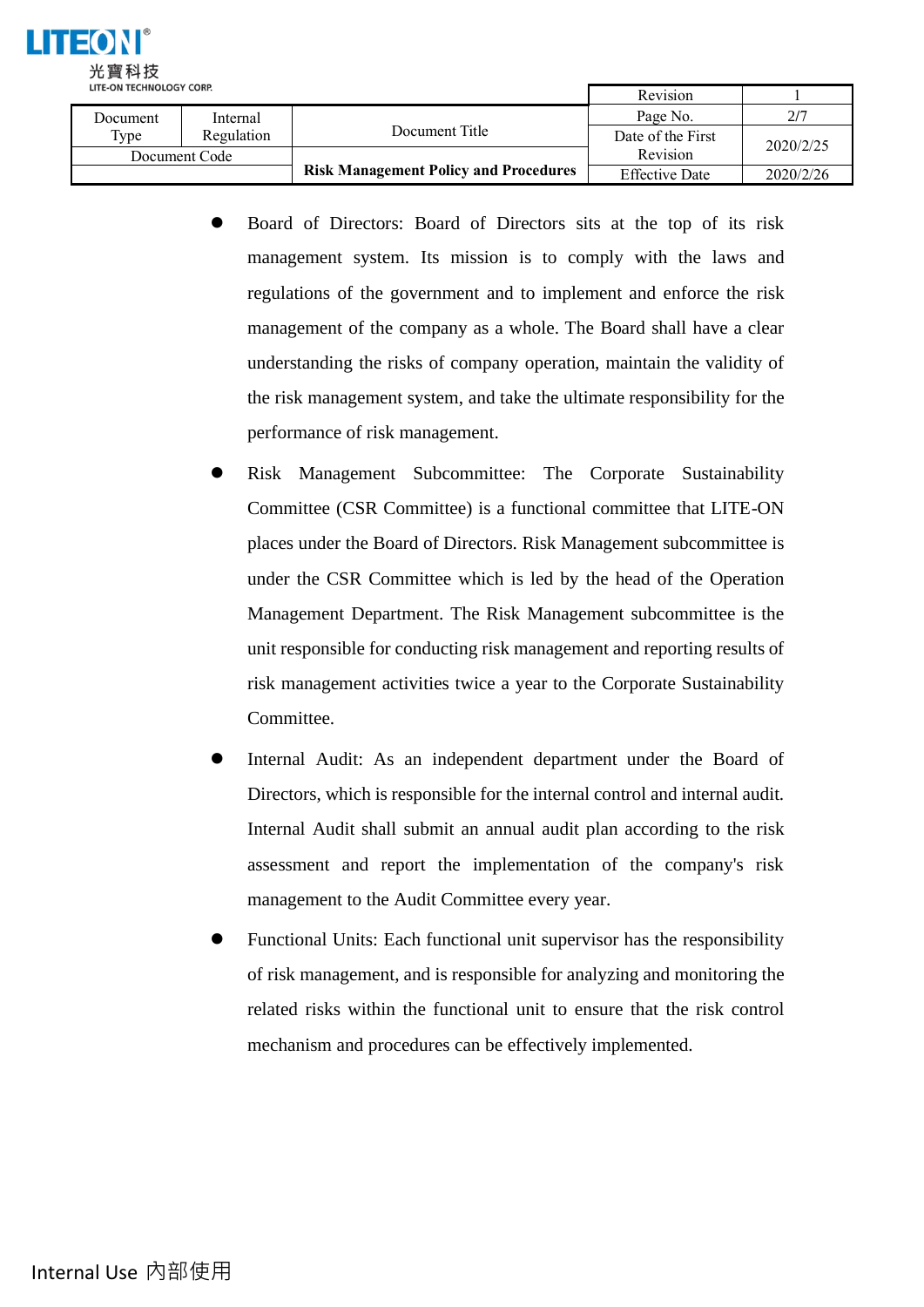

|               | LITE-ON TECHNOLOGY CORP. |                                              |                       |           |
|---------------|--------------------------|----------------------------------------------|-----------------------|-----------|
| Document      | Internal                 |                                              | Page No.              |           |
| Type          | Regulation               | Document Title                               | Date of the First     | 2020/2/25 |
| Document Code |                          |                                              | Revision              |           |
|               |                          | <b>Risk Management Policy and Procedures</b> | <b>Effective Date</b> | 2020/2/26 |



CSR Committee and Risk Management Subcommittee

# **Article 5 Risk Management Processes**

The risk (including emerging risks) management process covers risk scope identification, risk assessment, risk monitoring, risk reporting and disclosure, and risk response.

⚫ Identification of the Scope of Risk

The Risk Management subcommittee of the CSR Committee conducts risk identification and evaluation of economic (including corporate governance), environmental, social and other aspects related to the company's operations based on the principle of materiality, and divides the risks into eight types, as described below:

| Aspect                                              | <b>Risk Type</b> | <b>Risk Description</b>                                                                                                                                                                                                                                                                                                                                                                                                                  |  |
|-----------------------------------------------------|------------------|------------------------------------------------------------------------------------------------------------------------------------------------------------------------------------------------------------------------------------------------------------------------------------------------------------------------------------------------------------------------------------------------------------------------------------------|--|
| Economic<br>(including)<br>corporate<br>governance) | Market Risk      | Political and Economic: covering domestic and international<br>political, economic, and regulatory requirements and the risk of<br>adverse effects to the company's finance or sales.<br>Technology and Industry: covering domestic and international<br>changes in technology and industry and the risk of adverse effects to<br>the company's finance or sales.<br>Financial: covering volatility in the company's financial assets or |  |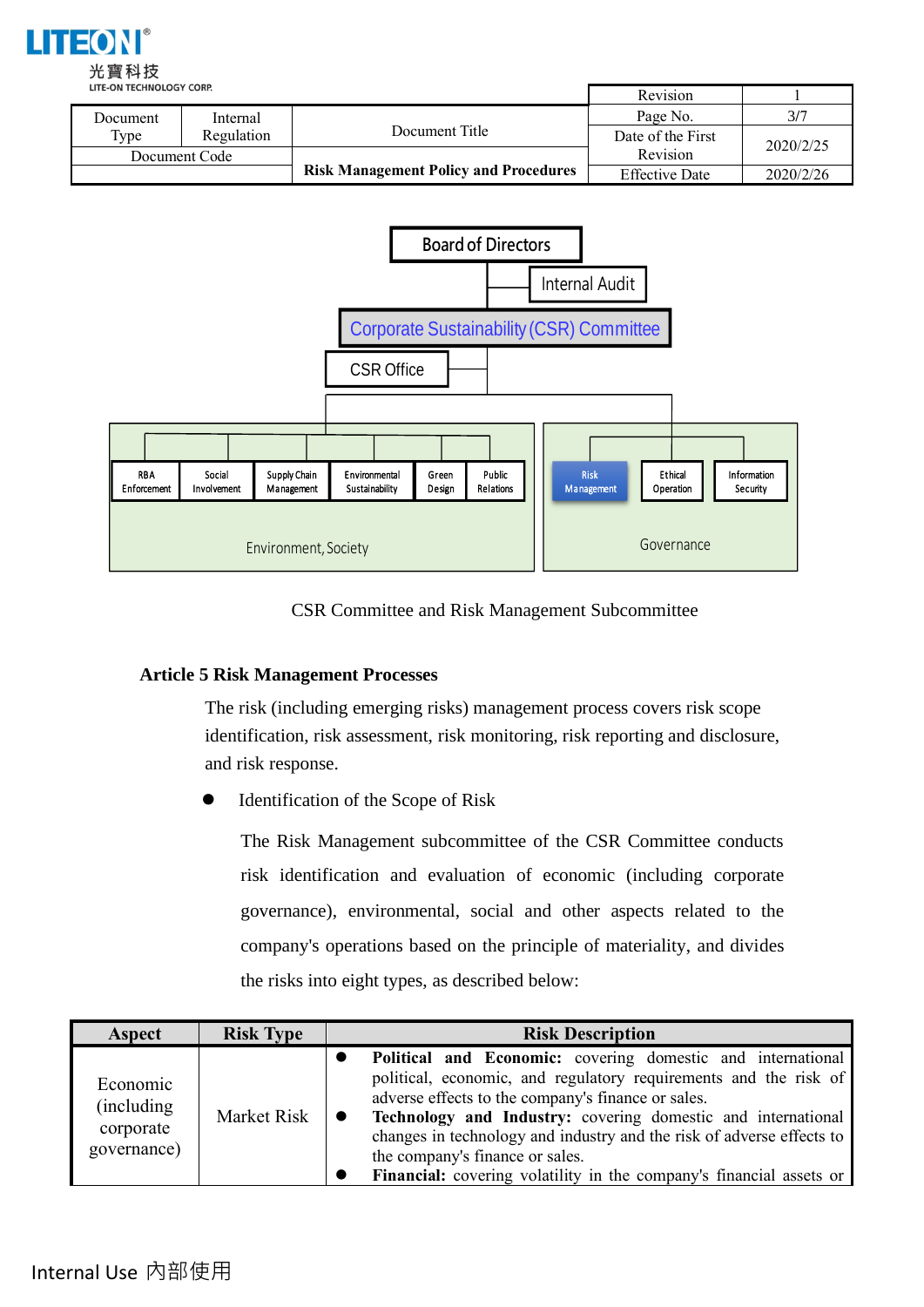

| LITE-ON TECHNOLOGY CORP. |            |                                              | Revision              |           |
|--------------------------|------------|----------------------------------------------|-----------------------|-----------|
| Document                 | Internal   |                                              | Page No.              | 4/7       |
| Type                     | Regulation | Document Title                               | Date of the First     | 2020/2/25 |
| Document Code            |            |                                              | Revision              |           |
|                          |            | <b>Risk Management Policy and Procedures</b> | <b>Effective Date</b> | 2020/2/26 |

| Aspect                                 | <b>Risk Type</b>             | <b>Risk Description</b>                                                                                                                                                                                                                                                                                                                                                                                                                                                                                                                                                                                                                                                                                                                                                                                                                                                                                                                                                                                                                                                                                                                                                                                                                              |
|----------------------------------------|------------------------------|------------------------------------------------------------------------------------------------------------------------------------------------------------------------------------------------------------------------------------------------------------------------------------------------------------------------------------------------------------------------------------------------------------------------------------------------------------------------------------------------------------------------------------------------------------------------------------------------------------------------------------------------------------------------------------------------------------------------------------------------------------------------------------------------------------------------------------------------------------------------------------------------------------------------------------------------------------------------------------------------------------------------------------------------------------------------------------------------------------------------------------------------------------------------------------------------------------------------------------------------------|
|                                        |                              | liabilities (including assets and liabilities on and off the balance sheet)<br>due to market risks (interest, exchange rate, stock price, merchandise<br>price and power price, etc.) and the risk of value changes and various<br>losses.                                                                                                                                                                                                                                                                                                                                                                                                                                                                                                                                                                                                                                                                                                                                                                                                                                                                                                                                                                                                           |
|                                        | Operational<br><b>Risk</b>   | <b>Operational:</b> covering the risk of adverse effects to the company as<br>$\bullet$<br>a result of change of the business model, modification of the<br>organization, excessive concentration of sales/procurement, product<br>elimination, design and quality control for products and services, and<br>management of material risks in business contracts.<br>Financial: covering the risks to the company arising from asset<br>valuation, credit standing and solvency risk, liquidity risk, and<br>accounting policies or accounting risk.<br>Internal Control: covering risks associated with internal control.<br>$\bullet$<br>$\bullet$<br>Intellectual Property: such as patent application and maintenance,<br>intellectual property protection, etc.<br>Supply Chain: covering supplier quality, price, delivery date, and<br>CSR issues and the risk of adverse effects to the company.<br>Information Security: such as digital information security and<br>general data protection regulations and the risk of adverse effects to<br>the company.<br>Public Relations: covering public relations issues, such as brand<br>management, corporate image building and maintenance, and the risk<br>of adverse effects to the company. |
| $\bullet$<br>Investment<br><b>Risk</b> |                              | Investment: covering risks arising from investment excessive<br>concentration, high risk and highly leveraged investment, derivatives<br>trading, price volatility in financial plans and other short-term<br>investments or risks in management of operational guidelines of long-<br>term subsidiary investment, and the risk of adverse effects to the<br>company.                                                                                                                                                                                                                                                                                                                                                                                                                                                                                                                                                                                                                                                                                                                                                                                                                                                                                |
|                                        | Compliance<br>Risk           | <b>Compliance:</b> covering the risk of failure to comply with the laws and<br>$\bullet$<br>regulations, including but not limited to labor laws, the Company Act<br>and securities trading laws, import/export regulations and controls,<br>industrial code of conduct, anti-corruption and antitrust regulations,<br>and potential risks arising therefrom.<br>Legal: covering potential risks arising from failure to comply with the<br>laws and regulations or various legal risks that may infringe on the<br>company's rights.                                                                                                                                                                                                                                                                                                                                                                                                                                                                                                                                                                                                                                                                                                                |
| Environmental                          | Environmental<br><b>Risk</b> | Environmental: covering risks related to issues deriving from<br>$\bullet$<br>climate change and natural disaster issues, such as GHG emissions,<br>carbon credits management, and energy management; and risks<br>related to the need to comply with international and local<br>environmental<br>regulations,<br>such<br>as<br>air/water/waste/toxic/noise/emission pollution<br>management<br>or<br>environmental evaluation requirements.                                                                                                                                                                                                                                                                                                                                                                                                                                                                                                                                                                                                                                                                                                                                                                                                         |
| Social                                 | Working<br>Hazards Risk      | Working: covering risks to the company arising from occupational<br>$\bullet$<br>health and safety, management of chemicals, safety and protection<br>and emergency preparedness, and other inappropriate operations or<br>human errors.                                                                                                                                                                                                                                                                                                                                                                                                                                                                                                                                                                                                                                                                                                                                                                                                                                                                                                                                                                                                             |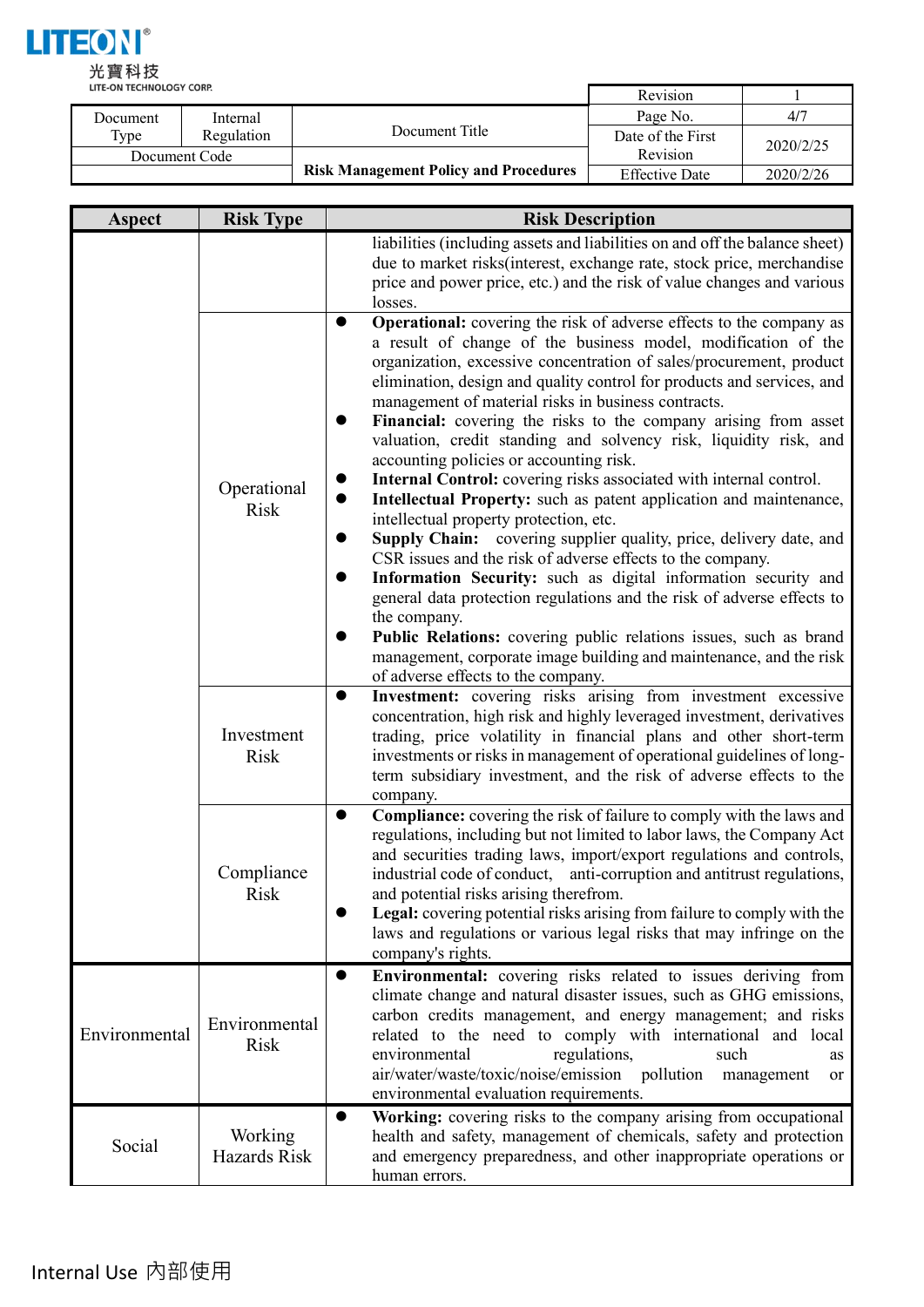

|               | LITE-ON TECHNOLOGY CORP. |                                              |                       |           |
|---------------|--------------------------|----------------------------------------------|-----------------------|-----------|
| Document      | Internal                 |                                              | Page No.              | 5/7       |
| Type          | Regulation               | Document Title                               | Date of the First     | 2020/2/25 |
| Document Code |                          |                                              | Revision              |           |
|               |                          | <b>Risk Management Policy and Procedures</b> | <b>Effective Date</b> | 2020/2/26 |

| <b>Aspect</b> | <b>Risk Type</b>                  | <b>Risk Description</b>                                                                                                                                                                                                                                                                                                                                                                                                                                                                 |
|---------------|-----------------------------------|-----------------------------------------------------------------------------------------------------------------------------------------------------------------------------------------------------------------------------------------------------------------------------------------------------------------------------------------------------------------------------------------------------------------------------------------------------------------------------------------|
|               | Human<br>Resources<br><b>Risk</b> | Human Resources: covering risks arising from human rights issues<br>$\bullet$<br>related to employees or suppliers, including but not limited to<br>employees-employer relations, child labor, and force labor; and risks<br>arising from talent pool development and management issues such as<br>recruitment, retention, and talent development mechanisms.<br>Workplace: covering risks arising from issues related to employee or<br>$\bullet$<br>supplier safety in the workplace. |
| Other         | <b>Other Risks</b>                | Other: referring to risks that are not listed above but will cause the<br>$\bullet$<br>company significant losses, such as emerging risks, major external<br>hazards, model risks, and tail risks following extreme events.<br>Furthermore, adequate risk control and response procedures should be<br>implemented for any other risks depending on the risk attributes and<br>the degree of impact.                                                                                    |

Note: The functional units (authorities and responsibilities) related to various types of risk management shall be implemented by the Risk Management Subcommittee after being adjusted and confirmed according to the practice.

⚫ Risk Assessment

The functional units, having identified potential risk factors, should implement adequate assessment methods to provide a basis for risk management.

- 1. Risk assessment covers risk analysis and evaluation. It analyzes the probabilities of risk incidents and the degree of adverse impact in the event of such an incident. The goal is to evaluate the effects of risks on the company so to provide a basis for deciding priorities in risk control implementation and response selection.
- 2. Rigorous statistical methods and techniques should be deployed to analyze and manage quantitative risks.
- 3. Qualitative methods will be used to assess other risks more difficult to quantify. Qualitative risk assessment refers to the description of the probabilities of risks and the degrees of impact.
- ⚫ Risk Monitoring

The functional units(departments) should monitor risks in their business activities. The departments should propose countermeasures as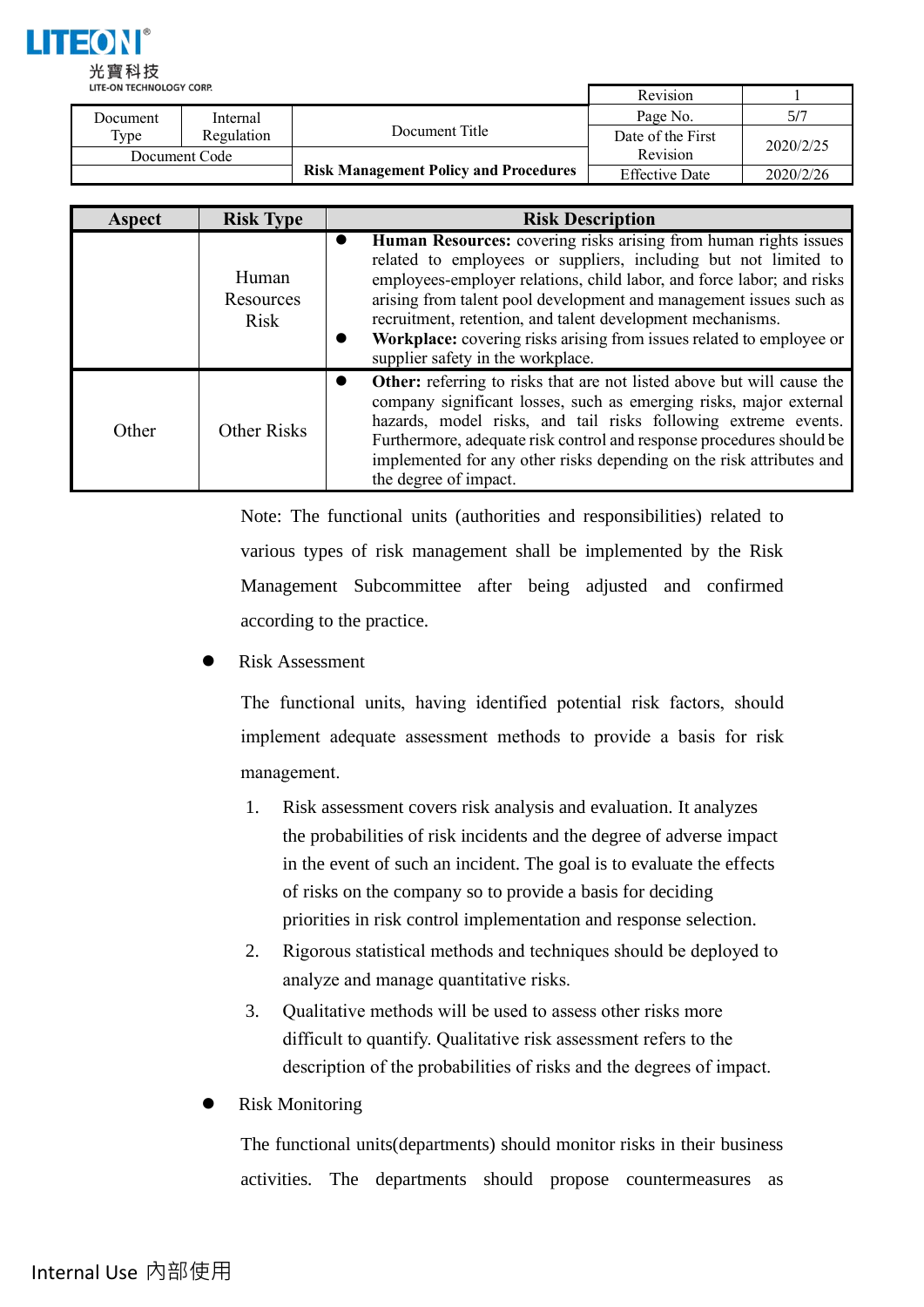

| LILE-UN ILLINULUGI LUNF. |            |                                              | Revision              |           |
|--------------------------|------------|----------------------------------------------|-----------------------|-----------|
| Document                 | Internal   |                                              | Page No.              | 6/7       |
| Type                     | Regulation | Document Title                               | Date of the First     | 2020/2/25 |
| Document Code            |            |                                              | Revision              |           |
|                          |            | <b>Risk Management Policy and Procedures</b> | <b>Effective Date</b> | 2020/2/26 |

appropriate, and submit the risks and their countermeasures to the Risk Management subcommittee to be presented in routine meetings of the Corporate Sustainability Committee.

⚫ Risk Reporting and Disclosure

To record risk management procedures and results in detail, the Risk Management subcommittee should update the Corporate Sustainability Committee regularly on relevant risks.

⚫ Risk Response

The functional units, having assessed and summarized the risks, should take appropriate actions in response accordingly.

# **Article 6 The Implementation of Risk Management**

| <b>Risk</b><br><b>Management</b><br><b>Defense Line</b> | <b>Risk Management</b>                                                                                                                                                                                                                                                                                                                                                                                                                                                                                                                                                                                                                                                                                                                                                                                                                                                                                                                                                               |
|---------------------------------------------------------|--------------------------------------------------------------------------------------------------------------------------------------------------------------------------------------------------------------------------------------------------------------------------------------------------------------------------------------------------------------------------------------------------------------------------------------------------------------------------------------------------------------------------------------------------------------------------------------------------------------------------------------------------------------------------------------------------------------------------------------------------------------------------------------------------------------------------------------------------------------------------------------------------------------------------------------------------------------------------------------|
| First Line of<br>Defense                                | Each functional unit is the Risk Owner who undertakes the business, and must execute the<br>business in accordance with the internal control system and internal specifications of the<br>relevant business, and is the direct unit for the initial risk detection, evaluation and control.<br>The company emphasizes comprehensive risk control and management of all employees, and<br>usually takes practical measures to effectively manage risk.                                                                                                                                                                                                                                                                                                                                                                                                                                                                                                                                |
| Second line of<br>Defense                               | Each functional unit's responsible supervisor or assigned function/department risk<br>management personnel shall be responsible for the risk management of the relevant business,<br>and shall review the operation rules or operation manuals according to the actual business<br>operation, and shall pay attention to the latest regulations or business-related letters<br>announced by the (government) authority. If necessary, additional revision/amendment to<br>relevant internal specifications may be revised.<br>Each functional unit should propose countermeasures when monitoring the risks found in the<br>business it belongs to and provide the risk and countermeasures to the Risk Management<br>subcommittee, consolidate them and submit them to the CSR Committee.<br>The company should convene units containing authorities, responsibilities and relevant<br>departments to discuss the determination factors/risks that may threaten the business of the |

# ⚫ Risk Management Defense Line